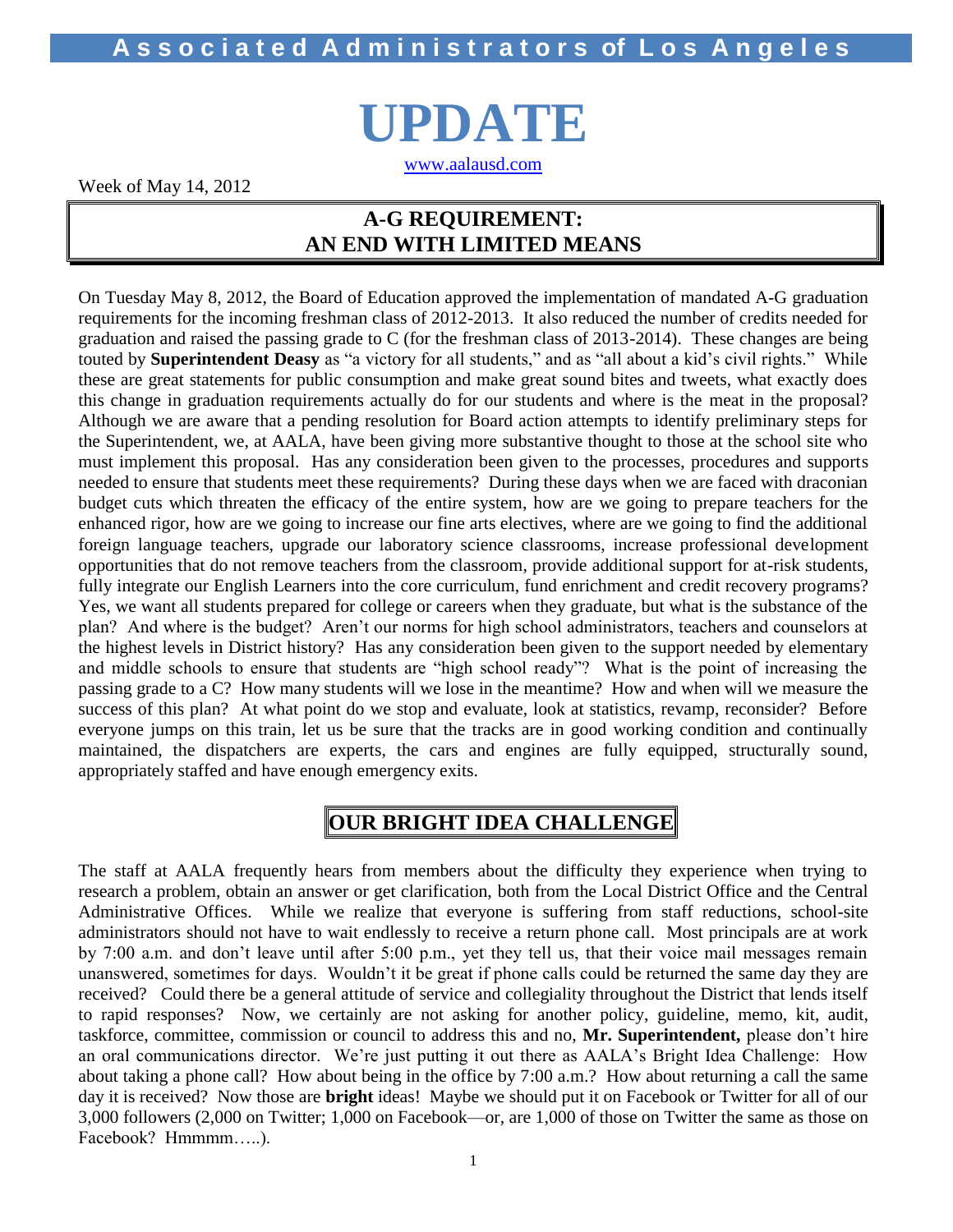## **PRINCIPALS RATE LOCAL DISTRICT SUPERINTENDENTS**

In the last issue, partial results were provided from the *Leadership Support Survey for Principals* that AALA conducted in April 2012. This week, we share how principals rated their Local District Superintendents. Fifty percent of all active AALA principals completed the survey. The following graph shows the percentage of principals who agreed they received support for the listed areas.The results paint a positive picture of how site principals perceive their Local District Superintendents, but comments, provided below, add depth and some detail.



## **Survey Comments:**

"My LD Superintendent takes the time every now and again to recognize individual principals on a personal level, not just in front of the principal group."

"My Director has never visited the school, nor has my Superintendent."

"The LD Superintendent's focus is clearly articulated and the PD has addressed his vision."

"At my initial Stull conference, I was told to make my LD Superintendent look good."

"I have strong support and feel that my professional judgment is valued and considered by my Local District Superintendent."

"Principals have almost ZERO access to the Local District Superintendent."

"The Local District Superintendent and Directors are afraid to challenge central level administrators, which creates more uncertainty and frustration at the local site."

"I appreciate the consistency in approach and message from the Local District Superintendent and the Principal Leaders. I feel fully supported by the current team in the Local District. I am made to feel like a professional, authorized to make important decisions."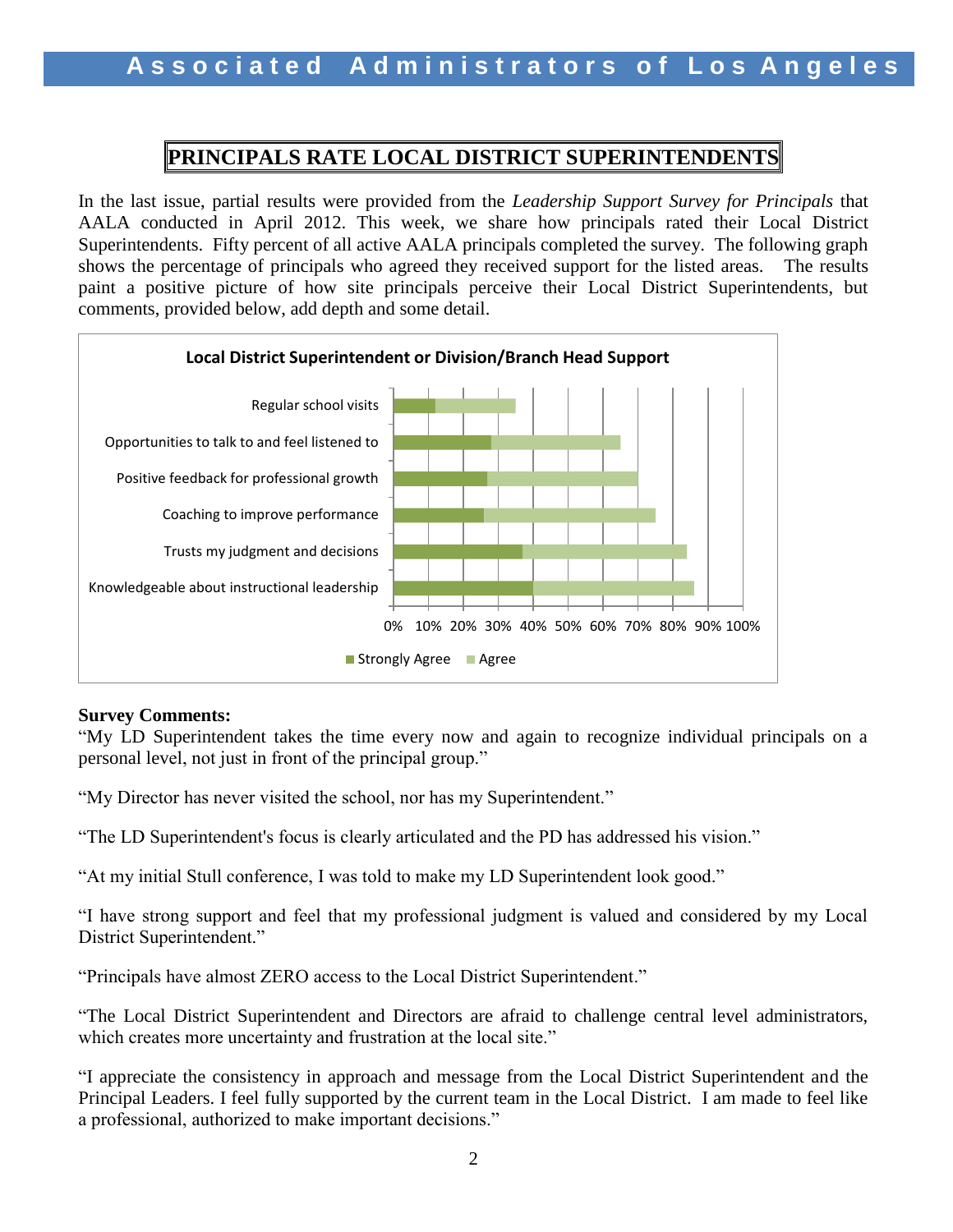## **THE GOVERNOR'S PENSION REFORM PLAN, PART THREE**

This is the third in a series on **Governor Brown's** 12-Point Pension Reform Plan and will cover Points 7-9. The three points covered this week address: (1) no pension benefits for convicted felons, (2) retroactive pension increases and (3) banning "pension holidays."

### **Point 7 – Felons Forfeit Pension Benefits: All Employees**

This proposal bans public officials and employees from receiving pension benefits if they commit crimes in the course of their employment and are convicted of a felony. All CalSTRS and CalPERS employees would be subject to this provision. Currently, California law bars elected public officials from receiving their pensions if convicted of specified felonies arising out of official duties, but the law does not apply to nonelected public employees convicted of a felony.

### **Point 8 – Prohibit Retroactive Pension Increases**

This proposal prohibits applying pension improvements retroactively. Currently, whenever the Legislature provides pension benefit increases, CalSTRS and CalPERS are able to apply the increases to past service as well as future service. Previous CalSTRS' retroactive increases have included:

- One-year final compensation for those with 25 years or more of credited service.
- Increased age factor for those who work past age 60.
- Career factor for those with 30 years or more of credited service.
- Longevity bonus for those with 30 years or more of credited service by December 31, 2010.

A CalPERS analysis questions whether this proposal would apply to the basic benefit formula and/or other benefit enhancements, such as cost-of-living increases, postretirement survivor allowances and industrial death benefits and disability benefits.

## **Point 9 – Prohibit Pension Holidays: All Employees and Employers**

A "pension holiday" refers to a temporary suspension or lowering of employee and/or employer contributions to a pension fund. In CalPERS, when investment returns are high, employer contributions may be reduced and when earnings are low, employer contribution rates may be increased. Employer contributions are actuarially determined so that an employer contribution rate may come out to "zero," which would trigger a contribution holiday. This point actually only applies to CalPERS members because contribution rates for CalSTRS are fixed amounts determined by the Legislature. CalSTRS has never had a "pension holiday."

Next week, *Update* will feature the last three points of Governor Brown's 12-Point Pension Reform Plan. AALA members will be interested in Point 10, which addresses the purchase of service credit.

## **AALA SCHOLARSHIP AND COMMUNITY AWARDS BANQUET—IT ISN'T TOO LATE!!**

Plan to join us at the annual banquet where we honor outstanding volunteers in the community and award scholarships. This year 22 LAUSD high school and adult school students will receive scholarships. The banquet will be held at the Millennium Biltmore Hotel on Wednesday evening, May 23, 2012. Send your check for \$70 payable to AALA to the office at 1910 W. Sunset Blvd., #850, Los Angeles, CA 90026. For more information regarding the banquet, call the AALA Office at 213.484.2226.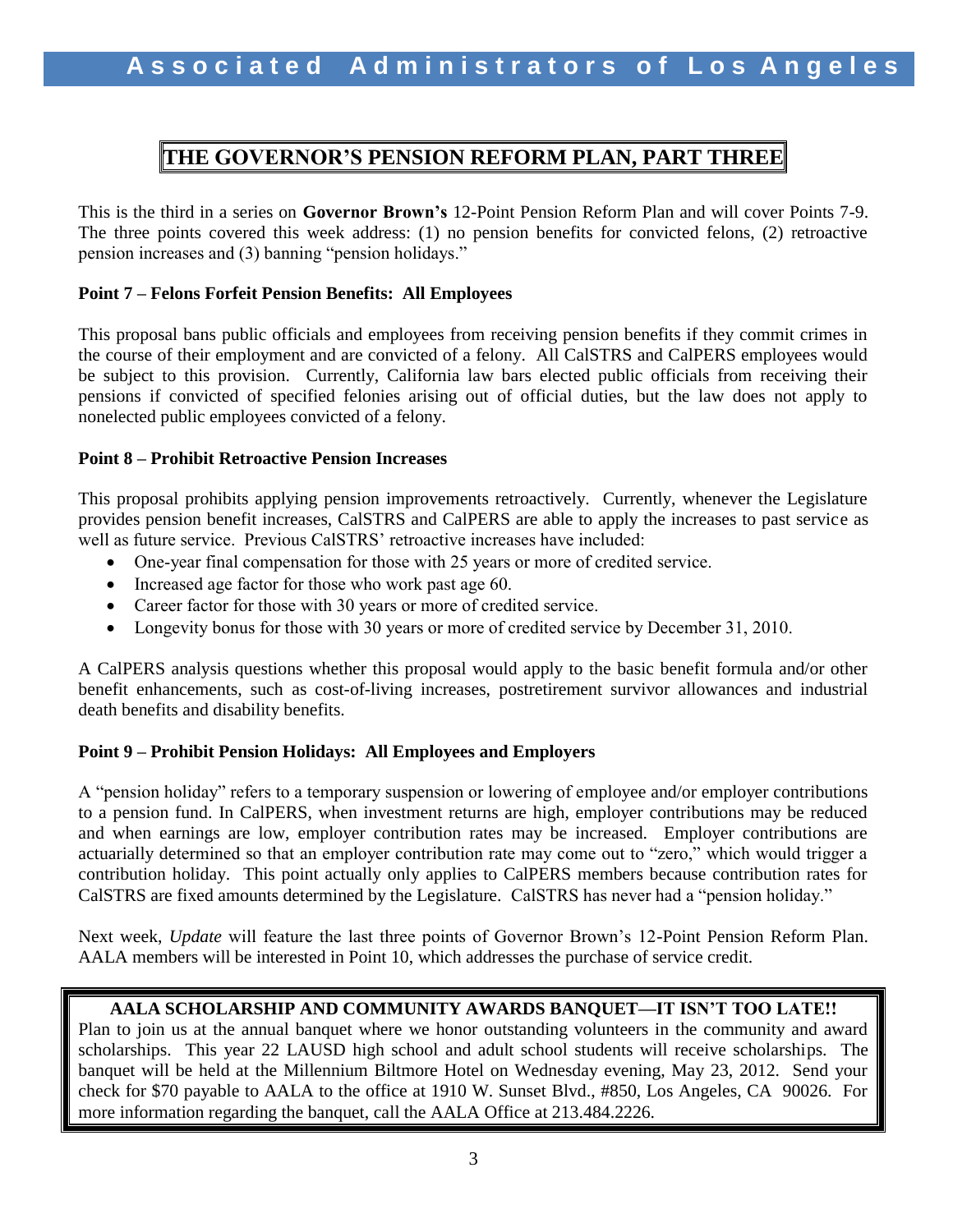# **EARLY ED—PREPARATION FOR LIFE**

*AALA thanks Celestine Pearman, Principal of Vanalden Early Education Center, for sharing this letter she received from Arlene Gallardo, a former student. Ms. Gallardo also donated over \$1000 in supplies to the school.* 

My name is Arlene Gallardo, and I am a former student of Vanalden Early Education Center (VEEC). In 1984, my parents divorced which left my mother in need of your single-parent, low-income family program. I attended VEEC from 1984-1989 before my family and I moved to the Antelope Valley area. Over the years, I graduated high school and went on to earn two Associate degrees, a Bachelor's degree, and a Master's degree with a dual specialization.

As I came to the end of my Master's program, I wondered what factors played a role in my academic success. I came to the conclusion that one of the primary factors was the solid foundation VEEC gave to me. The opportunity to attend preschool at such an early age made learning fun for me. Therefore, each passing year of new challenges and concepts was built upon the premise that learning was fun. Being a young person with that frame of mind set me up for inevitable success. I cannot express how grateful I am for that gift.

I would like to take this opportunity to express my sincerest gratitude to VEEC as well as the Los Angeles Unified School District (LAUSD). Not only did I learn educational lessons, but I also learned valuable life lessons that helped shape who I am today, such as: sharing, common courtesy, manners, community and responsibility. In life, we rarely receive the break we need to get back on our feet. When we do, it's only right that we reconnect with those who made such a powerful difference in our lives. Many thanks to VEEC and LAUSD for contributing to my undying love for education and for giving me a gift that keeps on giving.

## **A GEORGIAN PERSPECTIVE ON ADULT EDUCATION**

## *AALA would like to thank Kathleen Javaheri, Principal of Kennedy-San Fernando Community Adult School, for writing this article.*

On Thursday, May 3, 2012, Rinaldi Adult Center had an enlightening visit from a delegation of professionals from the Republic of Georgia. It was enlightening in many ways. Our visitors, sponsored by People to People International and Open World, were here to study societal inclusion of ethnic and religious minorities and especially the role language learning plays in reaching that goal. They understood that in order to make a more harmonious society, there must be a conscious effort to include and integrate minorities into a multicultural state. They understood that a common language is essential to any hope for various peoples to interact together and participate in society. They understood that public education for all ages is the most effective way of facilitating language acquisition. They came to Rinaldi Adult Center to observe first-hand how these goals can be accomplished. After their three-hour visit, they went away very impressed by the multifaceted education that Rinaldi Adult Center provides to adult immigrants from over 40 countries as well as to native speakers of English.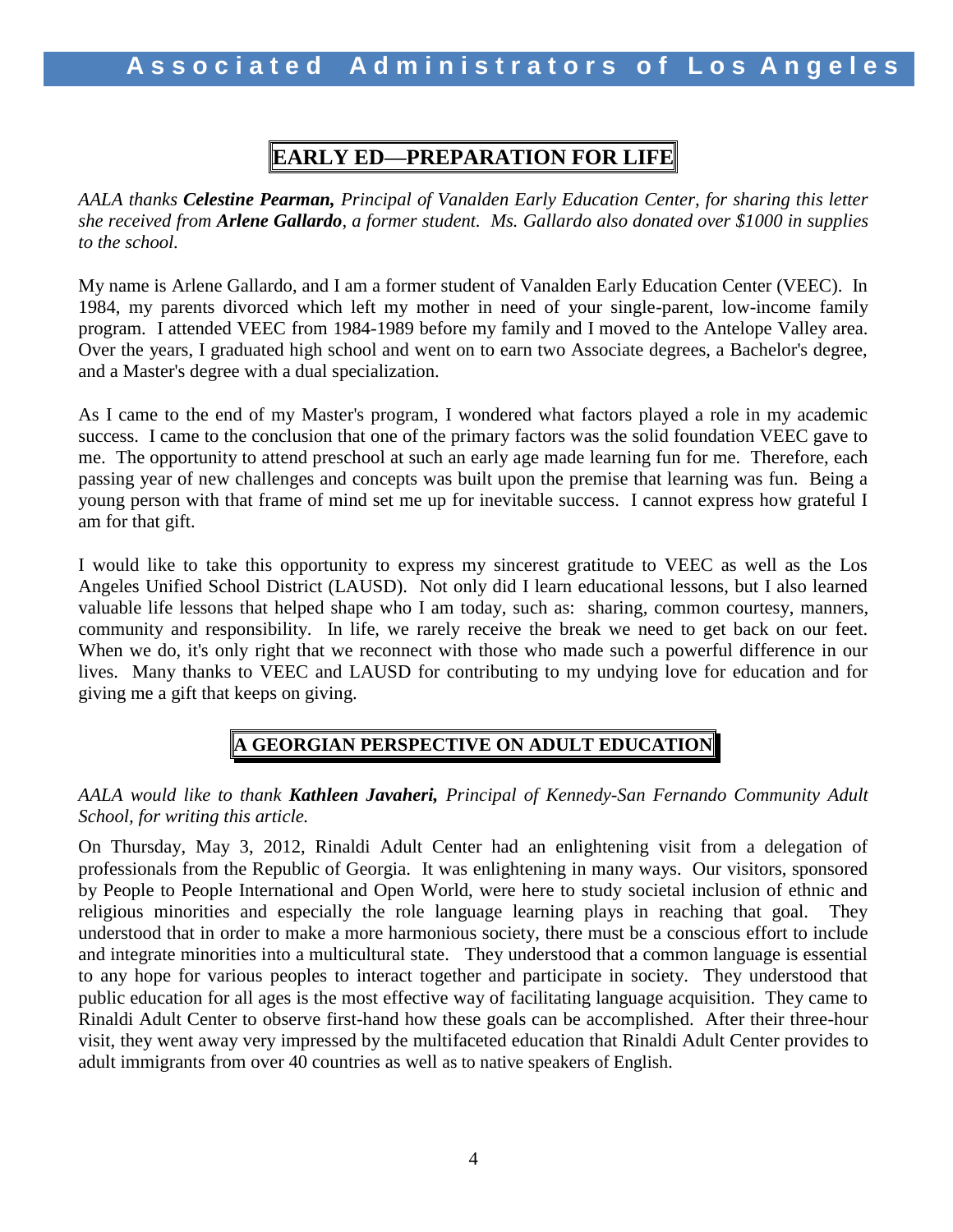## **A GEORGIAN PERSPECTIVE (Cont.)**

It was enlightening for us, the administration and faculty of Rinaldi Adult Center, a branch of Kennedy-San Fernando Community Adult School. As principal, I am very proud of the dedication and expertise of our teachers and administrators. I am proud of the education that we have provided to countless students over the past 29 years that Rinaldi Adult Center has been in existence. We see evidence of our success continually as we walk around our community: former students who now are gainfully employed; former students who have become citizens; former students who are in college; former students whose children attend LAUSD schools; former students who own or run businesses in the community; former students who pay taxes—all who still remember Rinaldi Adult Center as providing the essential first steps in their quest of the American Dream. Our Georgian visitors praised our school, our teachers, our administrators and our system of adult education. Their visit reminded us that our Division of Adult and Career Education is a leader in the field of adult language acquisition. We were reminded of internal conflicts that can rage when there is no commonality or understanding between ethnic minorities and the majority.

It was enlightening to reflect on the short-sightedness of cutting out adult education in Los Angeles. As of this date, there still is no budget for adult schools and Regional Occupational Centers. If this does not change, 30 schools will be shut down. If the District finally budgets the promised \$33 million to adult education, 20 of the current 30 schools will still be eliminated. In more than 125 years of adult education in Los Angeles, eliminating adult education has never been contemplated by the Board of Education until this year. For 125 years, the state of California and the LAUSD Board of Education have seen the wisdom of teaching English to adult immigrants. They have understood that the real goal is to integrate newcomers into society to prevent the inevitable conflicts that result without the commonality of language. With people united, we have strength as a country; without public education and language instruction, we are in danger of fragmentation.

It is unfortunate that the LAUSD Board and decision-makers are not able to see what our 10 visitors from the Republic of Georgia saw. How much more unfortunate it is that adult education, including Rinaldi Adult Center, is slated to close on June 30, 2012! In 30 school days, all adult education certificated employees will be laid off! For now, thousands of students, teachers, administrators and classified staff continue in a state of limbo. Is it the intent of the Board to continue a small remnant of adult education next school year or to eliminate it completely? When will we know what the future of adult education is in LAUSD?

# **CHANGE IN LA COUNTY'S SCHOOL TB POLICY**

Since 1986, the Los Angeles County Department of Public Health (DPH) has required all children entering kindergarten or coming from outside of California and enrolling in an LA County school for the first time to submit documentation of a test result for TB infection prior to starting school. As of July 1, 2012, the DPH is changing that policy, known as *Universal Testing,* to a *Universal Screening and Targeted Testing* approach. It will require that all children entering first grade be given a risk assessment as part of the existing required CA state physical examination. Only those students identified as having an elevated risk for TB would then be tested. The policy is changing because the incidence of TB cases has been steadily decreasing since 1992, and as a whole, school-age children constitute a low-risk population. In fact, of the 674 TB cases in the county in 2010, only 25 (3.7%) were under the age of 15 and only 1 of those cases was identified due to the current testing policy. The DPH states on its website, [www.ph.lacounty.gov/tb](http://www.ph.lacounty.gov/tb), "The replacement of the universal testing approach with a universal screening, targeted testing policy would prevent unnecessary testing and treatment in many low-risk children, who represent about 87% of children tested." More information can be obtained at the above website.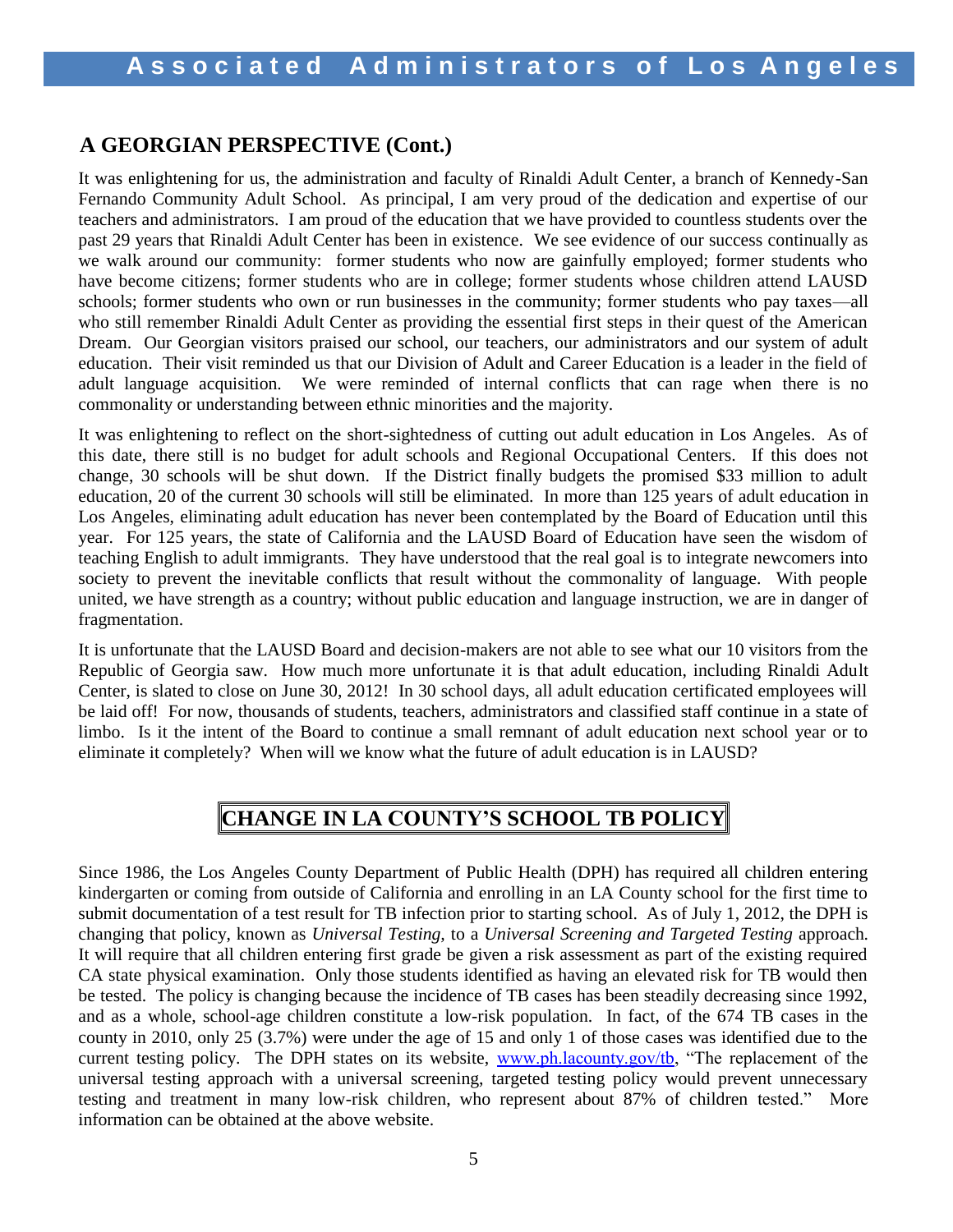# **FRIENDS OF AALA GOAL: \$45,000!**

We need the help of AALA members, active and retired, and their friends to allow us to reach our goal of \$45,000 for student scholarships. The Scholarship and Community Awards Banquet is almost here, May 23 at the Millennium Biltmore Hotel, and at that time we will be awarding 22 scholarships to outstanding LAUSD scholars. If you have not as yet made a donation to **Friends of AALA**, we hope you will consider it now. Investing in our students today will reap benefits for all of us tomorrow. Remember, all donations are tax deductible to the fullest extent allowed by law. Should you have any questions regarding a donation, please call AALA at 213.484.2226.

# **YOU ARE INVITED**

AALA members are invited to join guest speakers **Sal Villaseñor**, ACSA Legislative Advocate, and **Dr. Lillian Utsumi**, AALA Consultant, at the ACSA-R Region XVI Spring Luncheon on Thursday, May 17, 2012. Critical information regarding pension reform, pension updates and LAUSD health benefits will be discussed. The luncheon will be held at Taix Restaurant, 1911 Sunset Blvd., at 11:30 a.m., and the cost is \$20 per person. Please mail checks made payable to ACSA-R to **Mike Perez**, c/o AALA, 1910 W. Sunset Blvd., Suite 850, Los Angeles, CA 90026.

## **INDUCTION DIRECTOR OF THE LOS ANGELES URBAN TEACHER RESIDENCY**

The [Los Angeles Urban Teacher Residency](http://www.lautr.org/) **(LAUTR)**, located in the Center for Collaborative Education's Los Angeles Office, is seeking an **Induction Director.** This position will be responsible for overall design of the induction period for new teachers in their first year, as part of a team to successfully support the Los Angeles Urban Teacher Residency. Responsibilities will include the following:

- $\checkmark$  Collaborate with California State University, Los Angeles, Community Partners (Alliance for Better Communities, Families in Schools, and CARECEN) and LAUSD to develop and implement the LAUTR curriculum, projects and experiences during the induction period for new teachers.
- $\checkmark$  Work with LAUSD Human Resources Office on obtaining placements for all LAUTR graduates.

 $\checkmark$  Conduct observations and provide feedback to first-year LAUTR teachers.

## **Qualifications**

- $\triangleright$  Minimum five years of classroom experience as a teacher in an urban public school
- $\triangleright$  Experience leading schoolwide reform efforts
- $\triangleright$  Knowledge and understanding of theory and practice of school reform and instruction, curriculum and assessment
- Knowledge and experience as a Mentor Teacher, Support Provider and/or of BTSA Induction

For a complete job description, please visit [www.ccebos.org.](http://www.ccebos.org/) Interested applicants should send a cover letter and resume to **W. Willis** at [wwillis@ccebos.org.](mailto:wwillis@ccebos.org) This position is open until filled.

# **TUTORING FIRM SEEKS QUALITY FIELD COORDINATORS**

A nationally recognized tutoring firm is seeking retired principals, coordinators and directors to serve as part-time short-term field reps. For more information call A.J. Duffy at 213.880.3993 or E-mail him at [duffmanandcarol@verizon.net.](mailto:duffmanandcarol@verizon.net)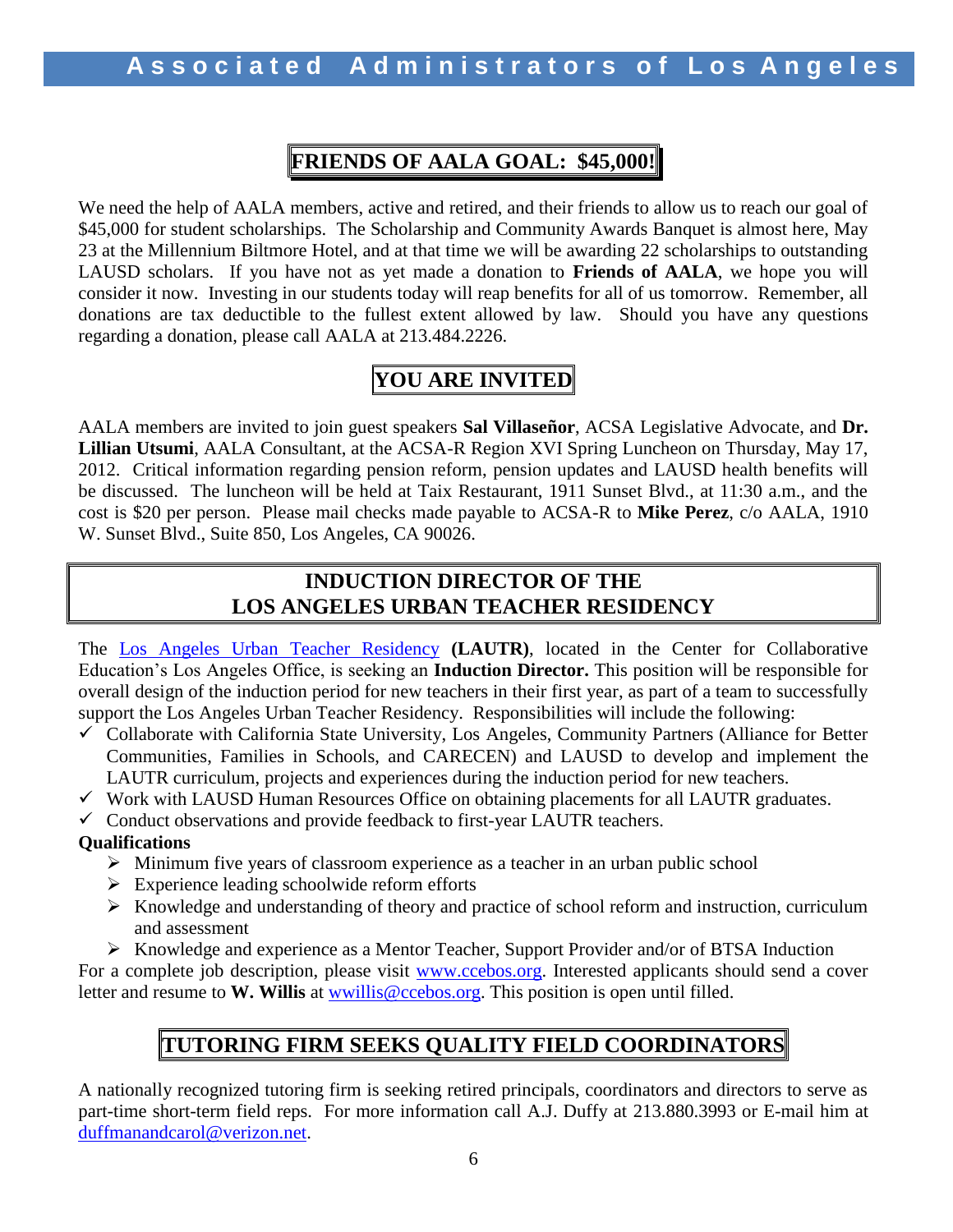

# *Represents the Best in Supplemental Educational Services for Our Students*

# **Nationally recognized program that has been endorsed by former LAUSD Superintendent Ramon Cortines. Our SES program will help students and raise your API.**

For more information contact **A.J. Duffy** at (213) 880-3993 or [duffmanandcarol@verizon.net](mailto:duffmanandcarol@verizon.net)



# **POSITIONS AVAILABLE**

*Minimum Qualifications: Candidates are responsible for making sure all the District requirements have been met. Please do not contact AALA for information regarding positions; use the contact phone number provided in the announcement or go to [http://certificated.lausd.k12.ca.us/admin\\_vacancies.](http://certificated.lausd.k12.ca.us/admin_vacancies)* 

### **CERTIFICATED POSITIONS**

### *ADMINISTRATOR*

**Parent Community Services Branch, MST 45G, Temporary Adviser, E Basis.** For information and application procedures contact **Maria Casillas**, Chief, School/Family, Parent and Community Services, at 213.481.3350. Filing deadline is 5:00 p.m., Friday, May 18, 2012.

**Program Development and Evaluation, MST 45G, Temporary, Adviser E Basis.** For information and application procedures contact **Maria Casillas**, Chief, School/Family, Parent and Community Services, at 213.481.3350. Filing deadline is 5:00 p.m., Friday, May 18, 2012.

### *COORDINATOR*

**Common Core State Standards, Office of Curriculum, Instruction and Support, MST 41G, Temporary Adviser, B Basis.** For information and application procedures call 213.241.6886. Filing deadline is 5:00 p.m., Thursday, May 24, 2012.

**Elementary History/Social Sciences, Office of Curriculum, Instruction and Support, MST 41G, Temporary Adviser, B Basis.** For information and application procedures call 213.241.6886. Filing deadline is 5:00 p.m., Thursday, May 24, 2012.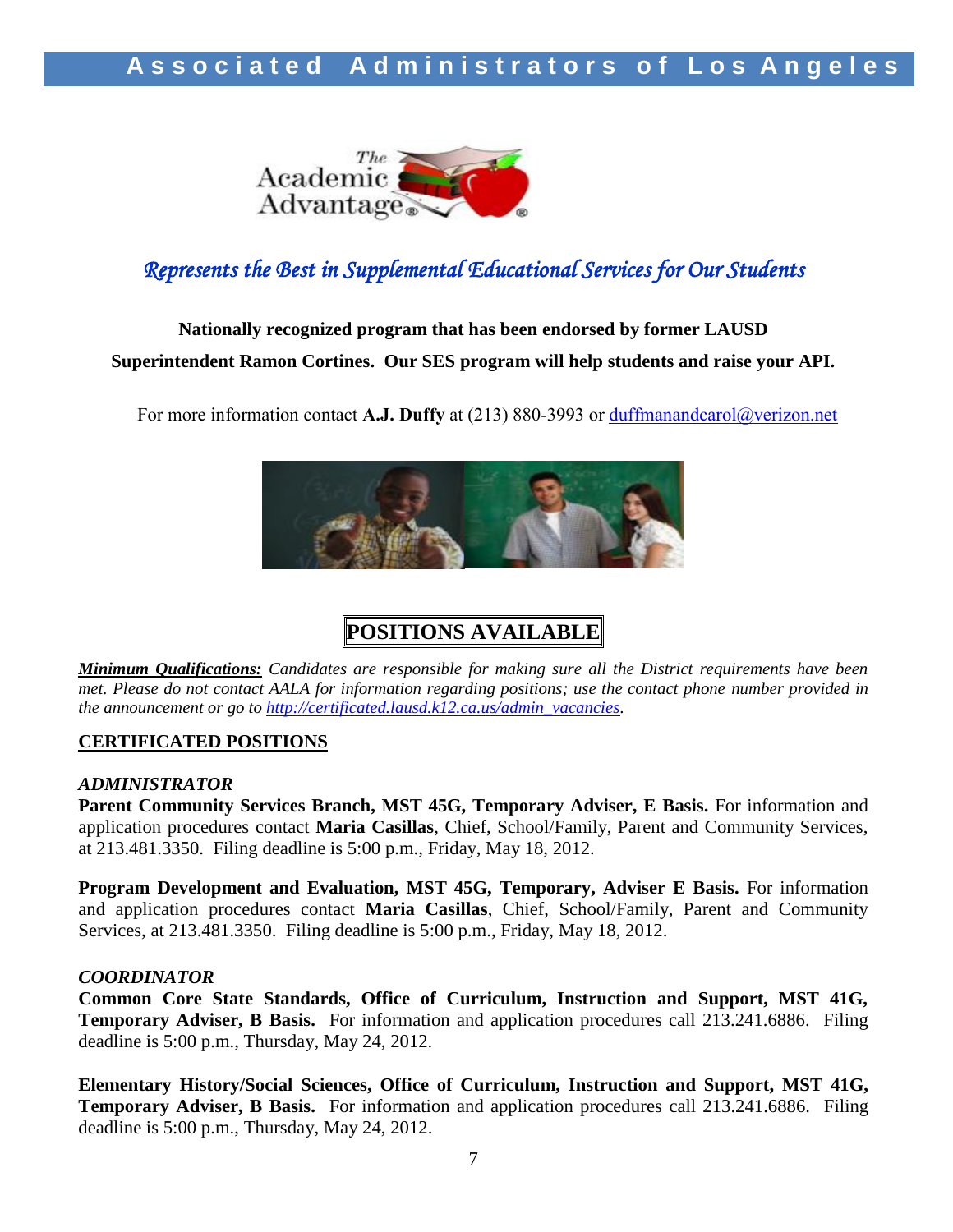### **POSITIONS (Cont.)**

### *COORDINATOR*

**Elementary Literacy/English-Language Arts (ELA), Office of Curriculum, Instruction and Support, 2 positions, MST 41G, Temporary Adviser, B Basis.** For information and application procedures call 213.241.6886. Filing deadline is 5:00 p.m., Thursday, May 24, 2012.

**Elementary Mathematics, Office of Curriculum, Instruction and Support, MST 41G, Temporary Adviser, B Basis.** For information and application procedures call 213.241.6886. Filing deadline is 5:00 p.m., Thursday, May 24, 2012.

**Elementary Science, Office of Curriculum, Instruction and Support, MST 41G, Temporary Adviser, B Basis.** For information and application procedures call 213.241.6886. Filing deadline is 5:00 p.m., Thursday, May 24, 2012.

**Secondary History/Social Sciences, Office of Curriculum, Instruction and Support, 2 positions, MST 41G, Temporary Adviser, B Basis.** For information and application procedures call 213.241.6886. Filing deadline is 5:00 p.m., Thursday, May 24, 2012.

**Secondary Literacy/English-Language Arts (ELA), Office of Curriculum, Instruction and Support, 2 positions, MST 41G, Temporary Adviser, B Basis.** For information and application procedures call 213.241.6886. Filing deadline is 5:00 p.m., Thursday, May 24, 2012.

**Secondary Literacy/English-Language Arts (ELA), Local Educational Service Centers, multiple positions, MST 41G, Temporary Adviser, B Basis.** For information and application procedures call 213.241.6886. Filing deadline is 5:00 p.m., Friday, May 25, 2012.

**Secondary Mathematics, Office of Curriculum, Instruction and Support, 2 positions, MST 41G, Temporary Adviser, B Basis.** For information and application procedures call 213.241.6886. Filing deadline is 5:00 p.m., Thursday, May 24, 2012.

**Secondary Science, Office of Curriculum, Instruction and Support, 2 positions, MST 41G, Temporary Adviser, B Basis.** For information and application procedures call 213.241.6886. Filing deadline is 5:00 p.m., Thursday, May 24, 2012.

**Uniform Complaint Procedures, Educational Equity Compliance Office, MST 39G, Temporary Adviser, E Basis.** For information and application procedures contact **Charlotte Sewell,** Administrative Coordinator, at 213.241.2018. Filing deadline is 5:00 p.m., Friday, May 25, 2012.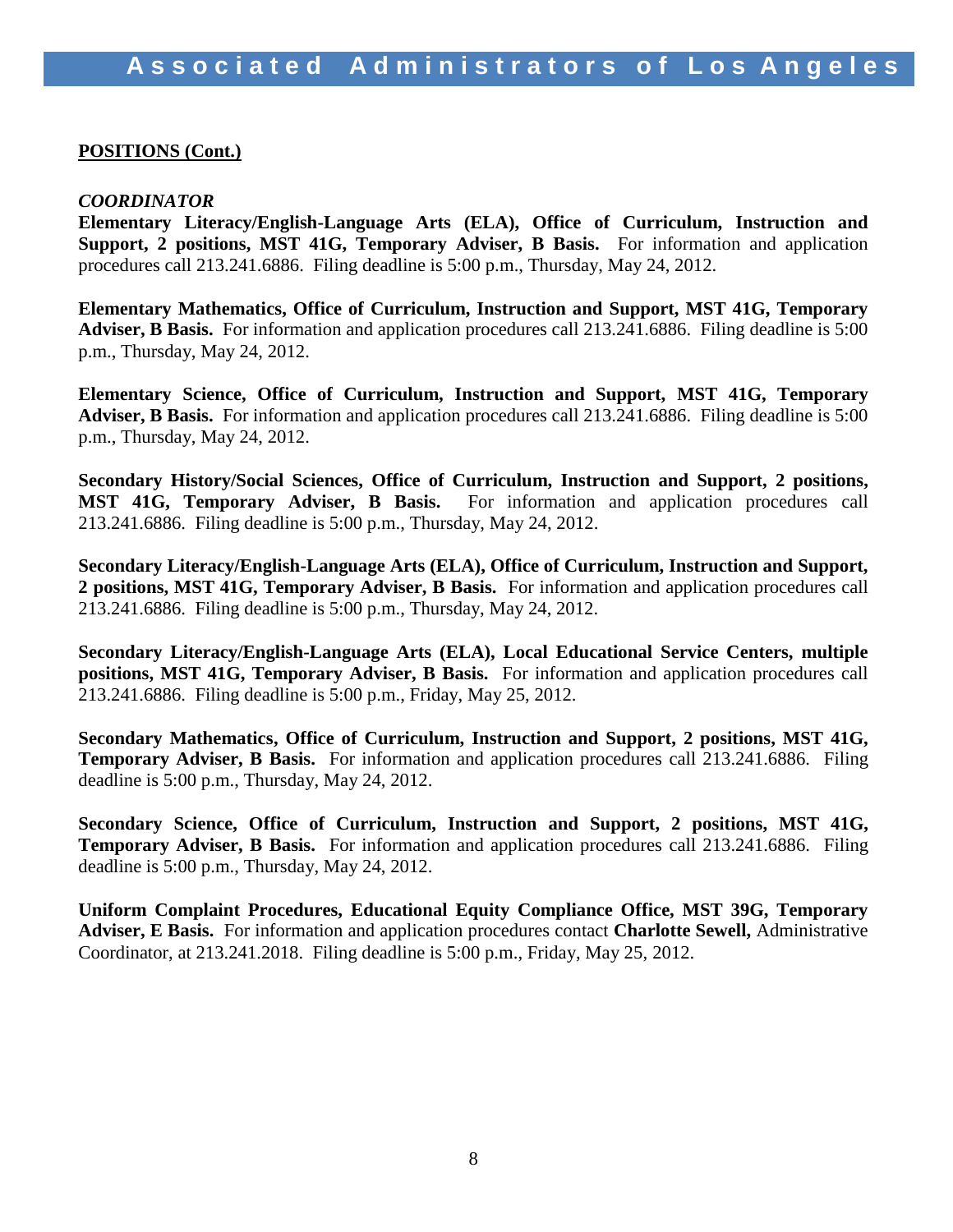## **POSITIONS (Cont.)**

## *INSTRUCTIONAL SPECIALIST*

**Grant High School (LD2), 2 positions, MST 40G, Temporary Adviser, B Basis.** For information and application procedures contact **Jose Rodriguez**, Principal Leader, at 818.252.5400. Filing deadline is 5:00 p.m., Thursday, May 31, 2012.

**Mendez Learning Center (Partnership LA), \$69,740 - \$86,653, Temporary Adviser, B Basis**. For information and application procedures call 213.201.2000. Filing deadline is 5:00 p.m., Friday, May 25, 2012.

**Van Nuys High School (LD2), MST 40G, Temporary Adviser, B Basis**. For information and application procedures contact **Manuel Diaz**, Principal Leader, at 818.252.5400. Filing deadline is 5:00 p.m., Friday, May 18, 2012.

**John Liechty Middle School (LD4), MST 39G, Temporary Adviser, B Basis**. For information and application procedures contact **Maureen S. Diekmann**, Principal Leader, at 213.241.0132. Filing deadline is 5:00 p.m., Friday, May 18, 2012.

## *PERSONNEL FIELD SPECIALIST*

**Certificated Placement and Assignments Unit, 3 positions, MST 38G, Temporary Adviser, E Basis.**  For information and application procedures contact **Marjorie Josaphat**, Director, at 213.241.4163. Filing deadline is 5:00 p.m., Friday, May 25, 2012.

### *SPECIALIST*

**Special Education Compliance Support and Monitoring, 3 positions, MST 38G, Temporary Adviser, B Basis**. For information and application procedures contact **Sharyn Howell**, Executive Director, at 213.241.6701. Filing deadline is 5:00 p.m., Friday, May 25, 2012.

**Teacher Quality and Staffing, 5 positions, MST 37G, Temporary Adviser, E Basis.** For information and application procedures contact **Maria Salazar**, Specialist, at 213.241.6820. Filing deadline is 5:00 p.m., Friday, May 25, 2012.

| <b>POSITION</b>         | <b>LOCATION</b>         | <b>CONTACT</b>            | <b>DEADLINE</b>      |
|-------------------------|-------------------------|---------------------------|----------------------|
| <b>LOCAL OPTIONS</b>    | <b>Local Schools</b>    | <b>Marilyn Fuller,</b>    | $5:00$ p.m.          |
| <b>OVERSIGHT</b>        | Stabilization and       | Principal HR Specialist,  | Friday, May 25, 2012 |
| <b>COMMITTEE MEMBER</b> | Empowerment Initiative, | 213.241.5621              |                      |
| MST 45G, E Basis        | 1 or 2 positions        |                           |                      |
| PRINCIPAL, Secondary,   | Crenshaw HS (LD3)       | Dr. Donna Muncey,         | $5:00$ p.m.          |
| MST 45G, E Basis        |                         | Chief of Intensive        | Wednesday            |
|                         |                         | Support and Intervention, | May 23, 2012         |
|                         |                         | 213.241.7000              |                      |

## **PREVIOUSLY ANNOUNCED POSITIONS**